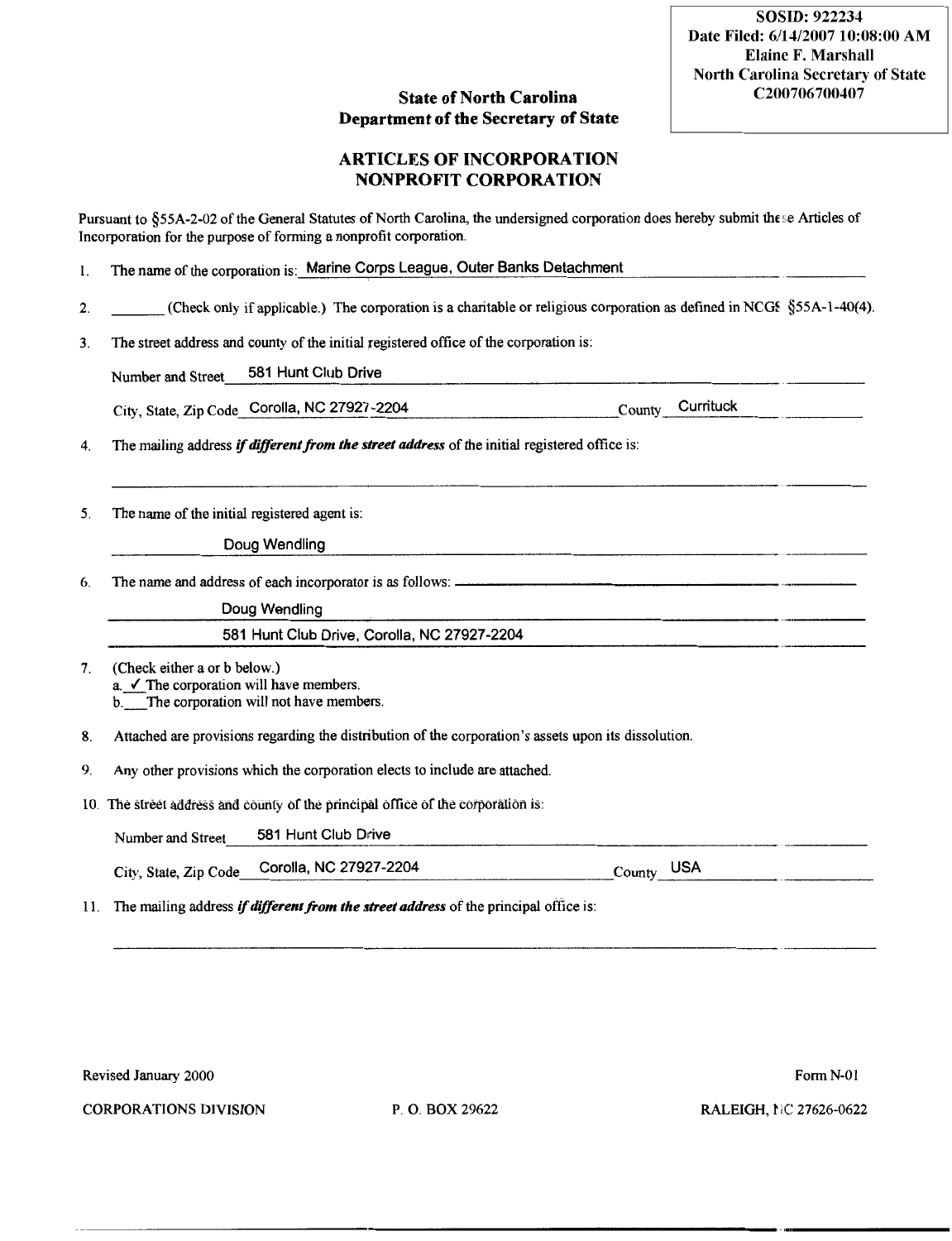12. These articles will be effective upon filing, unless a later time and/or date is specified:

This is the 7th day of March ,20 07.

 $\epsilon$ signature of the corporator orporator

Doug Wendling Type or print Incorporator's name and title, if  $m$ 

NOTES:

1. Filing fee is \$60. This document must be filed with the Secretary of State.

Revised January 2000 Form N-01

CORPORATIONS DIVISION P. O. BOX 29622 RALEIGH, N. 27626-0622